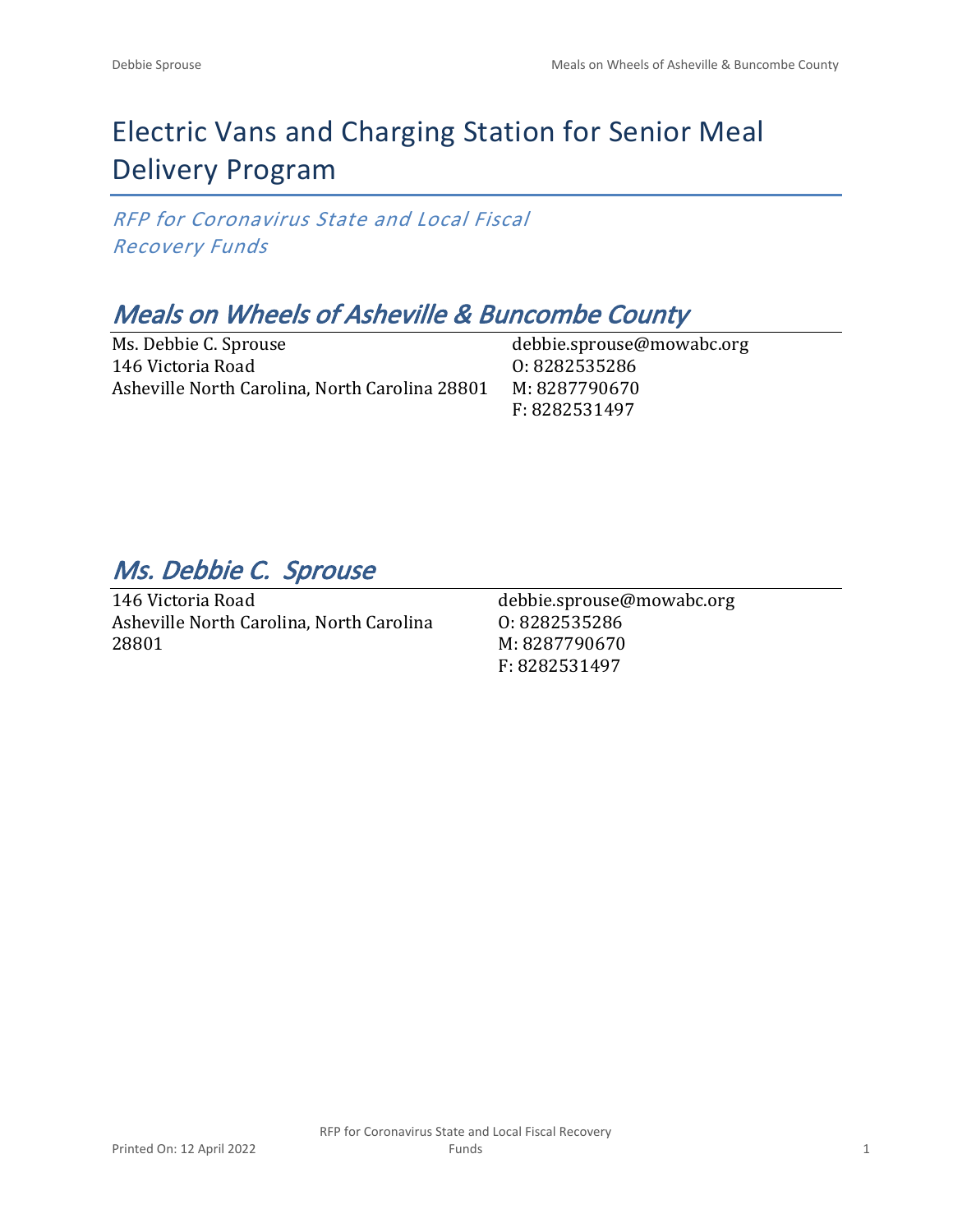# Application Form

## *Question Group*

Buncombe County requests proposals for projects to help the community recover from and respond to COVID-19 and its negative economic impacts.

Buncombe County has been awarded \$50,733,290 in Coronavirus State and Local Fiscal Recovery Funds (Recovery Funding), as part of the American Rescue Plan Act. To date, Buncombe County has awarded projects totaling \$23,093,499, leaving a balance of \$27,639,791 available to award.

Visit [http://www.buncombecounty.org/recoveryfundinghttp://www.buncombecounty.org/recoveryfundingwww.b](http://www.buncombecounty.org/recoveryfunding) [uncombecounty.org/recoveryfundinghttp://www.buncombecounty.org/recoveryfundinghttp://www.buncombeco](http://www.buncombecounty.org/recoveryfunding) [unty.org/recoveryfundinghttp://www.buncombecounty.org/recoveryfundinghttp://www.buncombecounty.org/re](http://www.buncombecounty.org/recoveryfunding) [coveryfunding](http://www.buncombecounty.org/recoveryfunding) for details.

This infusion of federal resources is intended to help turn the tide on the pandemic, address its economic fallout, and lay the foundation for a strong and equitable recovery.

Buncombe County is committed to investing these funds in projects that:

- Align to county strategic plan and community priorities
- Support equitable outcomes for most impacted populations
- Leverage and align with other governmental funding sources
- Make best use of this one-time infusion of resources
- Have a lasting impact

Proposals shall be submitted in accordance with the terms and conditions of this RFP and any addenda issued hereto.

Click [here](https://www.buncombecounty.org/common/purchasing/Buncombe%20Recovery%20Funding%20RFP%202022.pdf) for the full terms and conditions of the RFP

#### **Organization Type\***

Nonprofit

## **Nonprofit documentation**

If nonprofit, attach IRS Determination Letter or other proof of nonprofit status.

501c3.pdf

## **Name of Project.\***

Electric Vans and Charging Station for Senior Meal Delivery Program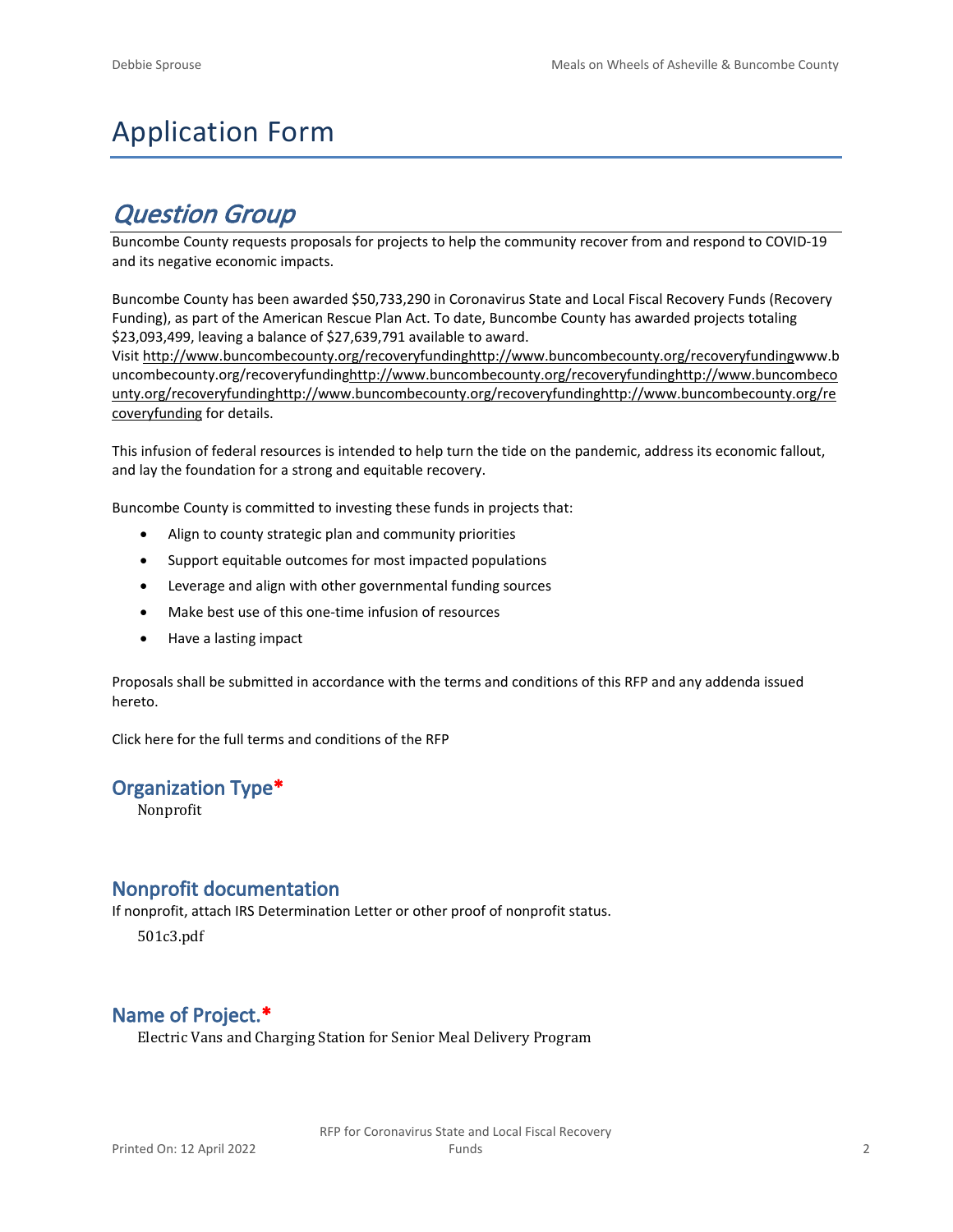## **New/Updated Proposal\***

Is this a new project proposal or an updated version of a proposal submitted during the earlier (July 2021) Recovery Funding RFP?

New project proposal

## **Amount of Funds Requested\***

\$160,000.00

## **Category\***

Please select one:

- Affordable Housing
- Aging/Older Adults
- Business Support/Economic Development
- Environmental/Climate
- Homelessness
- K-12 Education
- Infrastructure and/or Broadband
- Mental Health/Substance Use
- NC Pre-K Expansion
- Workforce

Aging/Older Adults

## **Brief Project Description\***

Provide a short summary of your proposed project.

Meals on Wheels of Asheville & Buncombe County serves nearly 500 homebound seniors. Meals are delivered each weekday by volunteers through 41 different meal delivery routes covering Buncombe County. All meals are indivdiually prepared and packed at our main campus located at 146 Victoria Road which houses a commerical kitchen. Each week day, we operate two meal delivery vans that travel 124 miles round trip, dropping off meal carriers at 12 different satellite locations, where volunteers then pick up to make meal deliveries to the homes of the seniors. These two vans cover 620 miles per week. We propose to use the ARPA funding to purchase two electric vans and install an onsite charging station. The new electric vans would replace the two aging vans currently in operation, eliminating dependency on the rising cost of fuel, lessening our environmental impact, and reducing maintenance expenses. Our current vans are approximately 10 years old with well over 100,000 miles each.

## **Project Plan\***

Explain how the project will be structured and implemented, including timeframe.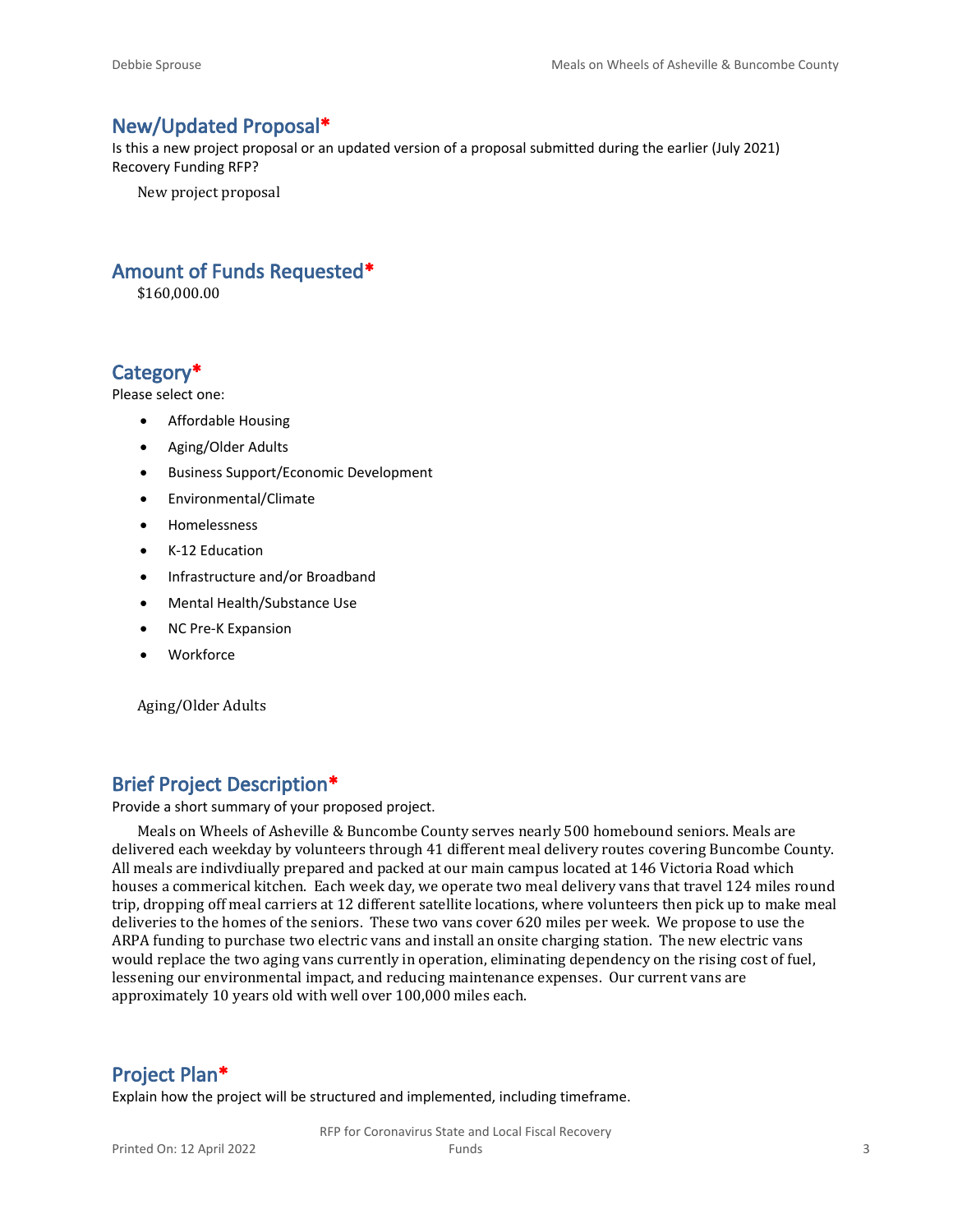If funding is approved, the vans and charging station would be ordered and implemented as soon as available. We have also included funding to wrap the vans with the Meals on Wheels logo and contact information.

## **Statement of Need\***

Describe the need that this project will address. Include data to demonstrate the need, and cite the source of the data.

Meals on Wheels provides hot, prepared meals Monday through Friday to homebound seniors who have limited driving ability and limited physical mobility, all of which makes it difficult for them to shop and prepare meals for themselves. We have seen an increase in the number of seniors who need our meal delivery service these last two years. We have added 100 additional seniors to our program and have increased meal delivery routes from 38 to a total of 41. COVID has been a factor in the increased need. We anticipate the rising costs of groceries will also increase the number of seniors who will reach out to a program like Meals on Wheels to help them with nutrition needs. Our two meal delivery vans are a critical part of our meal delivery process. Of our 41 routes, 17 of those routes are in the Asheville area, and volunteers can easily and economically pick up meals/meal carriers at our 146 Victoria Road location. However, 24 of our routes are more rural, and it is actually more efficient and cost effective for volunteers to pick up meals/meal carriers closer to those communities. The Meals on Wheels vans are loaded every morning by 9:00 AM. The vans then drop off meals/meal carriers to 12 different satellite locations in areas such as Weaverville, Leicester, Fairview, Enka Candler, etc. This type of delivery system helps in recruiting and retaining volunteers. For example, volunteers who live in the Weaverille area often deliver meals for the Weaverville route. Volunteers who live in Fairview often deliver meals on the Fairview route, etc.

## **Link to COVID-19\***

Identify a health or economic harm resulting from or exacerbated by the public health emergency, describe the nature and extent of that harm, and explain how the use of this funding would address such harm.

Senior hunger and isolation are a growing concern only made worse by the pandemic. According to Meals on Wheels of America, more than 9.5 million seniors are threatened by hunger, 18 million live alone and 50% may be malnourished. Here in Buncombe County, we have seen a 26% increase in the number of seniors needing our service since the pandemic. Meals on Wheels of Asheville & Buncombe County is focused on alleviating hunger and isolation among vulnerable homebound seniors, helping prolong their independence. Homebound seniors represent a vulnerable population who have limited driving ability and limited physical mobility that makes it difficult for them to drive, shop and prepare meals. Our program of daily meals and visits is literally a safety net - a vital lifeline of nutrition and companionship for these seniors. We are currently serving nearly 500 seniors. More than half live alone. Many are our neighbors in need who would not know what to do without a program like Meals on Wheels.

#### **Population Served\***

Define the population to be served by this project, including volume and demographic characteristics of those served.

Meals on Wheels serves homebound seniors, age 60+, who have limited ability to drive and mobility issues that make it difficult for them to shop for groceries and stand for periods of time to prepare meals.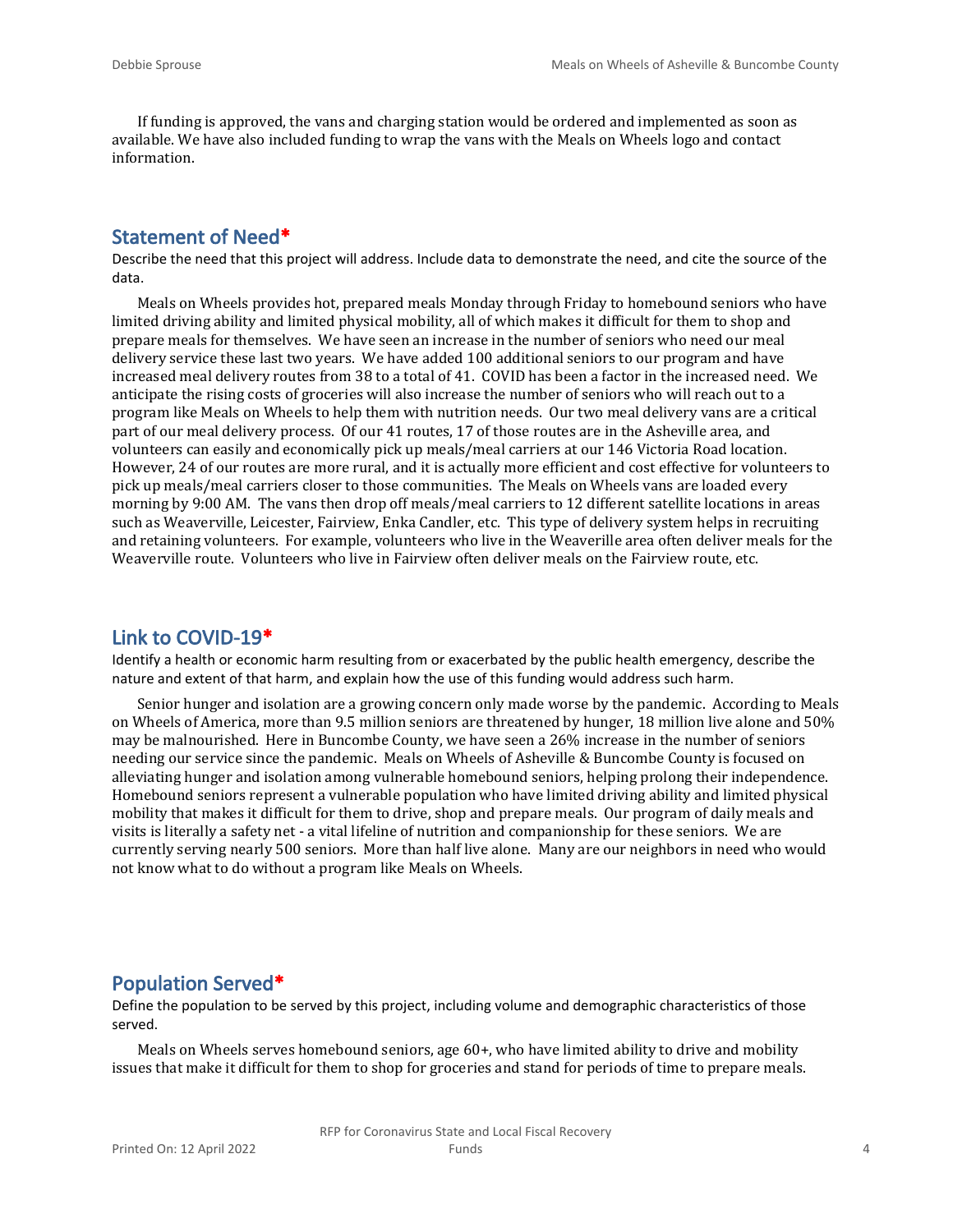## **Results\***

Describe the proposed impact of the project. List at least 3 performance measures that will be tracked and reported. If possible, include baselines and goals for each performance measure.

Electric vans would

1) Reduce reliance on gas and decrease gas expense. Last FY we spent approximately \$4,400 on gas. This FY gas expenses have doubled to \$7,800 and we still have three months left in our current FY.

- 2) Lower maintenance expense.
- 3) Provide better performance and enhanced safety (not sure how to measure this).
- 4) Support our mission to serve approximately 500 seniors each week and 120,000 meals annually.

#### **Evaluation\***

Describe the data collection, analysis, and quality assurance measures you will use to assure ongoing, effective tracking of contract requirements and outcomes.

We use a database called Seniors Express to record all intake information regarding our senior program participants. This database is also our collection source for daily meals. Through this database, we are able to run a variety of reports to analyze seniors served, meals served, etc. All our capital and operational expenses are entered into QuickBooks and managed by our Finance Director.

#### **Equity Impact\***

How will this effort help build toward a just, equitable, and sustainable COVID-19 recovery? How are the root causes and/or disproportionate impacts of inequities addressed?

Meals on Wheels of Asheville & Buncombe County is committed to a culture of service that recognizes, promotes, respects and values diversity. We strongly believe we are strengthened by our diverse community and value the richness this diversity brings to our organization, our staff, our senior participants, and our volunteers. Collectively, we share a mission and vision of working together to provide nourishment, companionship and independence to seniors. Through that shared mission and vision, we also recognize and address the social and economic inequities within our community, particularly for marginalized and vulnerable seniors, eliminate any barriers that may limit their access to these resources that promote an enhanced quality of life. We recognize that promoting these principles and values are at the core of advancing our mission in service to our community.

## **Project Partners\***

Identify any subcontractors you intend to use for the proposed scope of work. For each subcontractor listed, indicate:

- 1.) What products and/or services are to be supplied by that subcontractor and;
- 2.) What percentage of the overall scope of work that subcontractor will perform.

Also, list non-funded key partners critical to project.

I don't foresee the use of subcontractors for this project. The electric vans would be ordered directly from the distributer as would the charging station. Wrapping the vans with logo and contact information would be done through a local printing company like Allegra.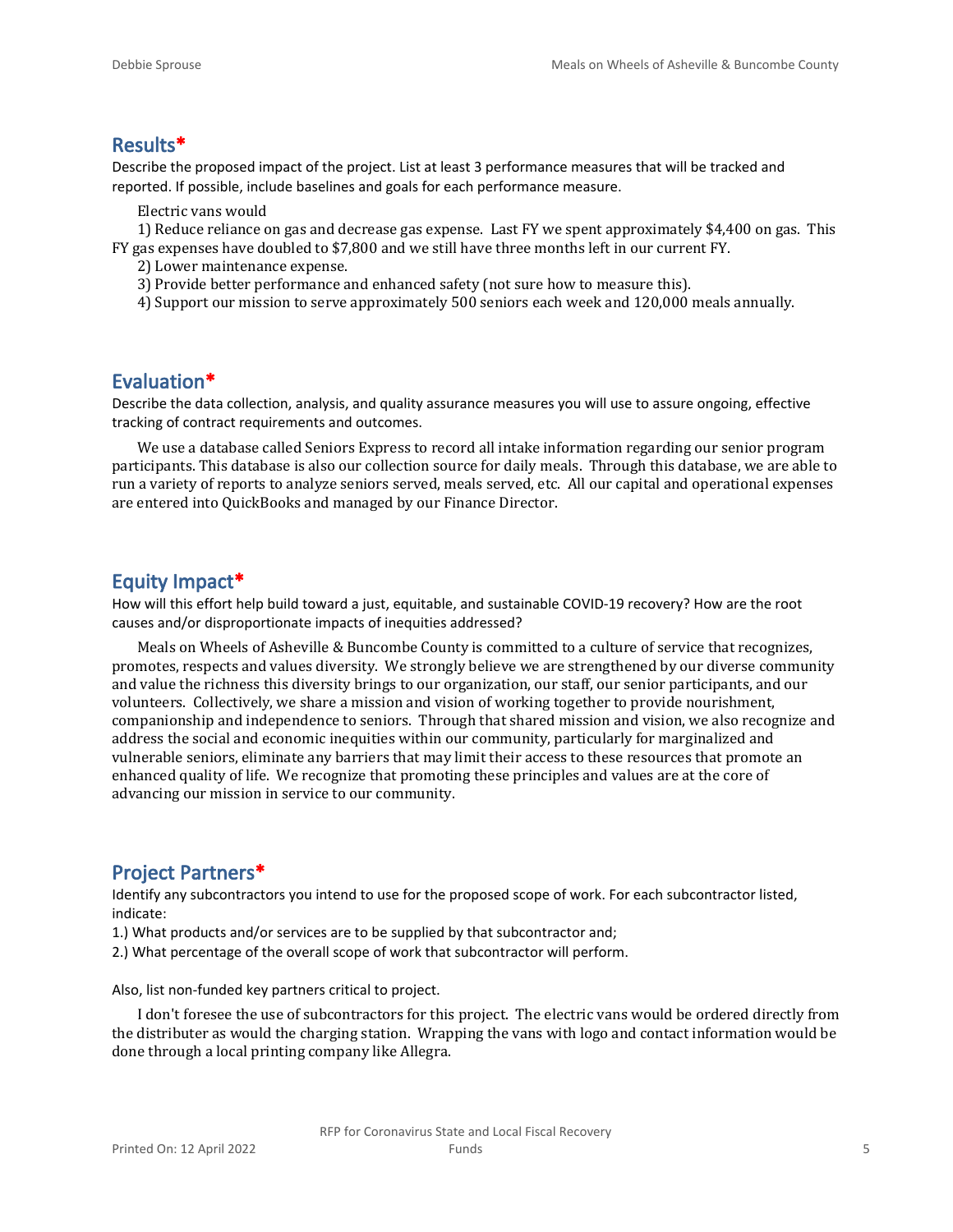## **Capacity\***

Describe the background, experience, and capabilities of your organization or department as it relates to capacity for delivering the proposed project and managing federal funds.

Meals on Wheels of Asheville & Buncombe County has been serving homebound seniors for 46 years. We apply, receive and report on annual funds from the Home and Community Care Block Grant (HCCBG) and have a stellar track record of managing and reporting those grant funds (combination of state and federal funding).

## **Budget\***

Provide a detailed project budget including all proposed project revenues and expenditures, including explanations and methodology. For all revenue sources, list the funder and denote whether funds are confirmed or pending. For project expenses, denote all capital vs. operating costs, and reflect which specific expenses are proposed to be funded with one-time Buncombe County Recovery Funds.

Download a copy of the budget form [HERE](https://buncombecounty.org/common/community-investment/grants/early-childhood-education/Recovery-Funds-budget-template.xlsx). Complete the form, and upload it using the button below.

```
Recovery-Funds-budget-template (1).xlsx
```
## **Special Considerations\***

Provide any other information that might assist the County in its selection.

Meals on Wheels of Asheville & Buncombe County is a critical and essential program focused on meeting the nutrition and social needs of vulnerable homebound seniors. During COVID, that need became even more essential. We remained operational during the height of COVID and served as a vital lifeline for our senior neighbors in need.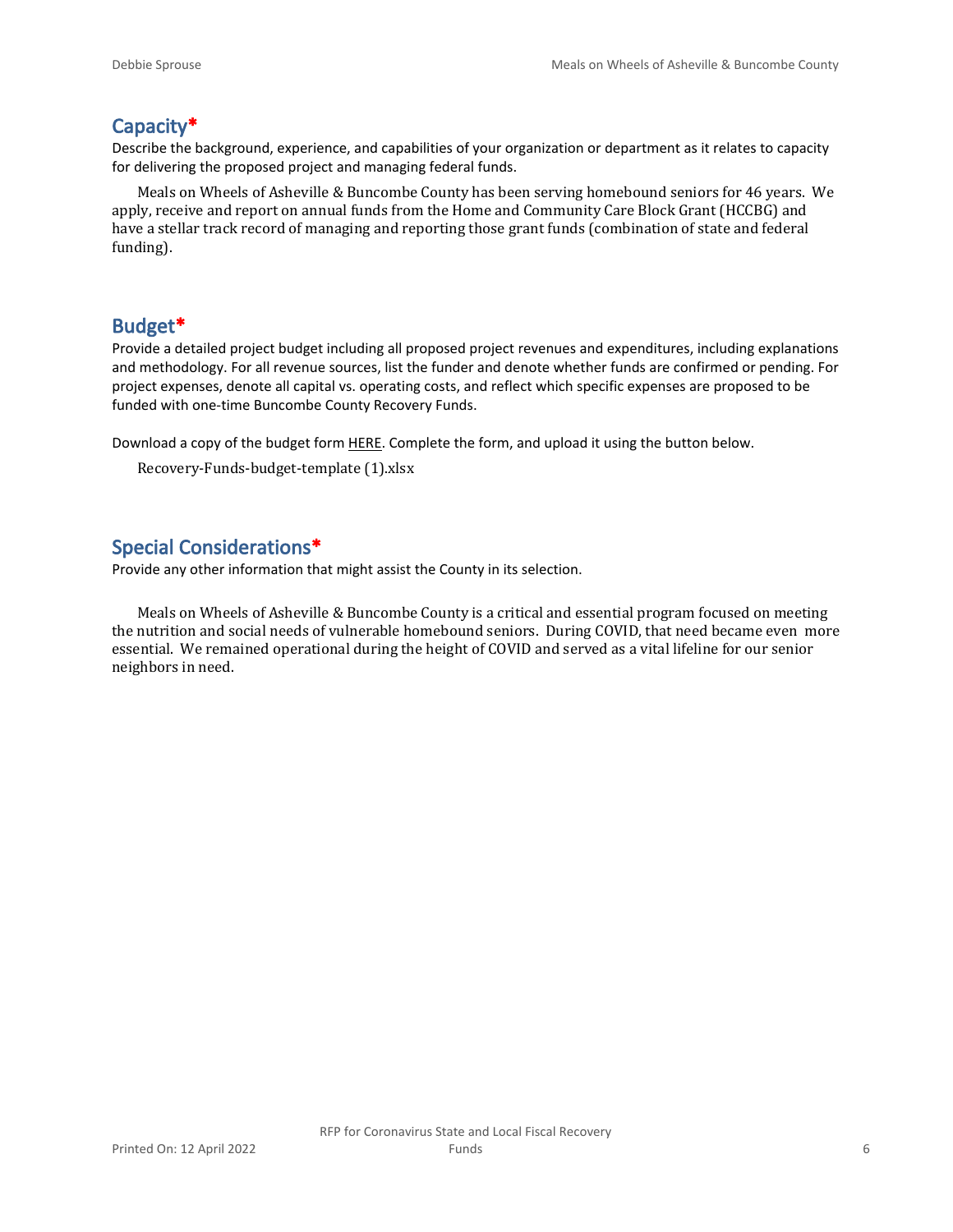# File Attachment Summary

## *Applicant File Uploads*

- 501c3.pdf
- Recovery-Funds-budget-template (1).xlsx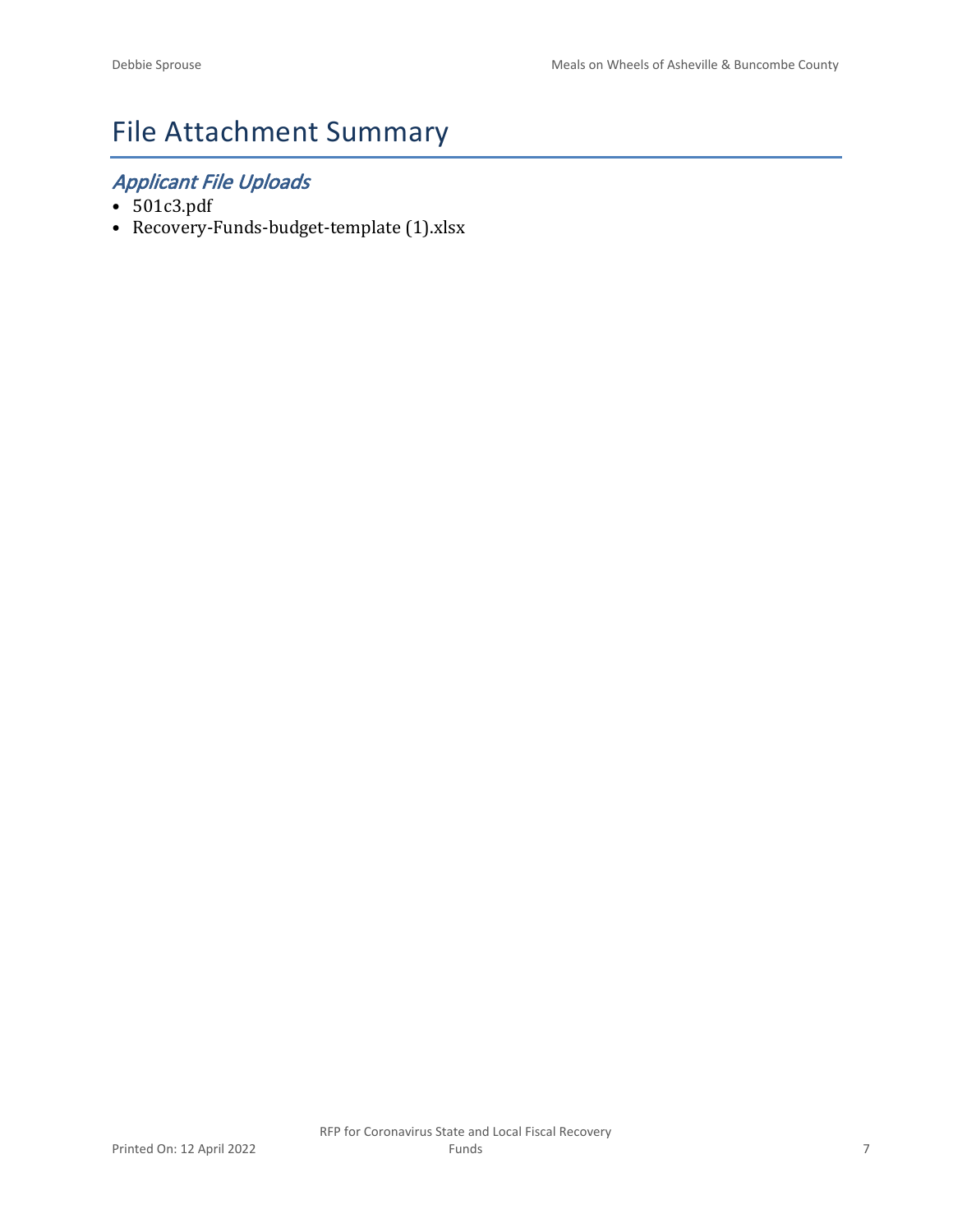#### **Internal Revenue Service**

**Date: May 8, 2007** 

MEALS ON WHEELS OF ASHEVILLE AND **BUCOMBE COUNTY INC. 146 VICTORIA RD ASHEVILLE NC 28801** 

**Department of the Treasury** P. O. Box 2508 Cincinnati. OH 45201

**Person to Contact:** Mrs. Turner 17-57018 **Customer Service Specialist** Toil Free Telephone Number: 877-829-5500 **Federal Identification Number:** 56-1115597

Dear Sir or Madam:

This is in response to your request of May 8, 2007, regarding your organization's taxexempt status.

In September 1976 we issued a determination letter that recognized your organization as exempt from federal income tax. Our records indicate that your organization is currently exempt under section 501(c)(3) of the Internal Revenue Code.

Our records indicate that your organization is also classified as a public charity under sections 509(a)(1) and 170(b)(1)(A)(vi) of the Internal Revenue Code.

Our records indicate that contributions to your organization are deductible under section 170 of the Code, and that you are qualified to receive tax deductible bequests, devises, transfers or gifts under section 2055, 2106 or 2522 of the Internal Revenue Code.

If you have any questions, please call us at the telephone number shown in the heading of this letter.

Sincerely,

while M. Sullwer

Michele M. Sullivan, Oper. Mgr. **Accounts Management Operations 1**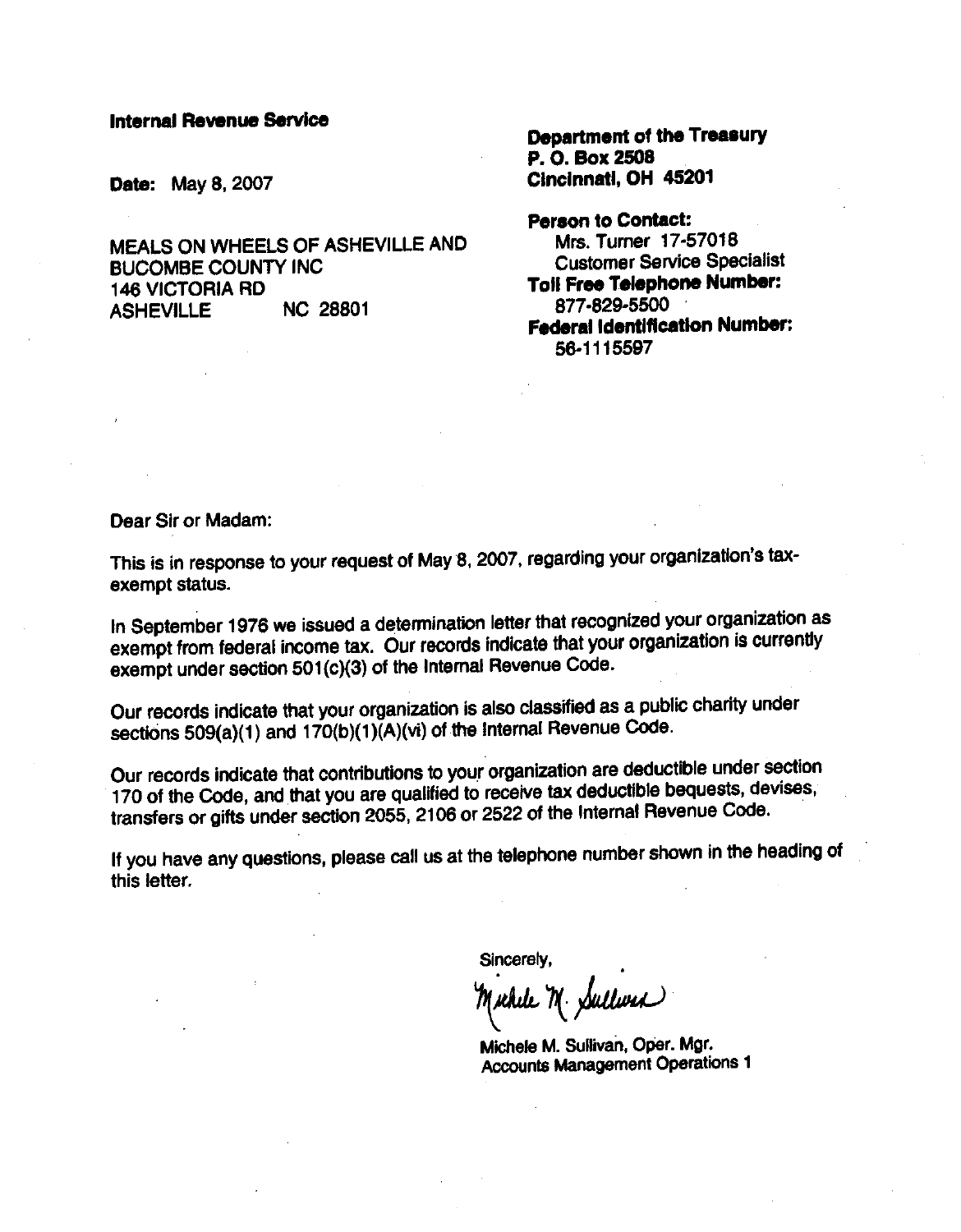## **Coronavirus State and Local Fiscal Recovery Funds Proposed Project Budget**

| Organization Name: | yheels of Asheville & Buncombe County…<br>l Meals on              |
|--------------------|-------------------------------------------------------------------|
| Project Name:      | `ctric Vans and Charging Station for Senior Meal Delivery<br>Elec |
| 'Amount Requested. | \$160,000                                                         |

| Proposed Project Revenue Funder        | Amount     | <b>Confirmed or Pending?</b> | <b>Notes</b> |
|----------------------------------------|------------|------------------------------|--------------|
| Proposed Buncombe COVID Recovery Funds | \$160,000  | Pending                      |              |
| List other sources here                |            |                              |              |
| List other sources here                |            |                              |              |
| List other sources here                |            |                              |              |
| List other sources here                |            |                              |              |
| List other sources here                |            |                              |              |
| List other sources here                |            |                              |              |
| List other sources here                |            |                              |              |
| List other sources here                |            |                              |              |
| List other sources here                |            |                              |              |
| List other sources here                |            |                              |              |
| List other sources here                |            |                              |              |
| List other sources here                |            |                              |              |
| List other sources here                |            |                              |              |
| List other sources here                |            |                              |              |
| Total $\frac{1}{3}$                    | 160,000.00 |                              |              |

| <b>Proposed Project Expenses</b> | Proposed<br><b>Recovery Funds</b> | <b>Other Funds</b> |                | <b>Total</b>                 | <b>Capital or Operating</b><br>Expense? | <b>Notes</b>                                                                                                                                                                                                                                                                                                                                                                                                                                                   |
|----------------------------------|-----------------------------------|--------------------|----------------|------------------------------|-----------------------------------------|----------------------------------------------------------------------------------------------------------------------------------------------------------------------------------------------------------------------------------------------------------------------------------------------------------------------------------------------------------------------------------------------------------------------------------------------------------------|
| Electric Van x 2                 | \$100,000                         |                    |                |                              |                                         | Ford Motor Company has three different delivery van models with an                                                                                                                                                                                                                                                                                                                                                                                             |
|                                  |                                   |                    |                | 100,000.00                   | Capital                                 | average cost of \$50,000.                                                                                                                                                                                                                                                                                                                                                                                                                                      |
| Charging Station                 | \$50,000                          |                    |                | 50,000.00                    | Capital                                 | In researching the costs of charging stations, it is often the installation<br>that is the unknown and most costly. From what I have read, the<br>charging station and installation could cost as much as \$50,000. If<br>funding is approved, I would like to get a formal quote to present. It is<br>a possibility the cost could be lower or it could be higher. I would like<br>to have the ability to increase our funding request if the cost is higher. |
|                                  |                                   |                    |                |                              |                                         | It's important to brand the vans with the Meals on Wheels logo so the                                                                                                                                                                                                                                                                                                                                                                                          |
| Van Wrap x 2                     | \$10,000                          |                    |                |                              |                                         | program is easily indentified within the community. Van wrap per                                                                                                                                                                                                                                                                                                                                                                                               |
|                                  |                                   |                    | S              | 10,000.00                    | Capital                                 | vehicle ranges from \$3500 to \$5000.                                                                                                                                                                                                                                                                                                                                                                                                                          |
| List expenses here               |                                   |                    |                | $\overline{\phantom{a}}$     |                                         |                                                                                                                                                                                                                                                                                                                                                                                                                                                                |
| List expenses here               |                                   |                    | \$             | $\overline{\phantom{a}}$     |                                         |                                                                                                                                                                                                                                                                                                                                                                                                                                                                |
| List expenses here               |                                   |                    | \$             | $\blacksquare$               |                                         |                                                                                                                                                                                                                                                                                                                                                                                                                                                                |
| List expenses here               |                                   |                    | \$             | $\overline{\phantom{a}}$     |                                         |                                                                                                                                                                                                                                                                                                                                                                                                                                                                |
| List expenses here               |                                   |                    | \$             | $\overline{\phantom{0}}$     |                                         |                                                                                                                                                                                                                                                                                                                                                                                                                                                                |
| List expenses here               |                                   |                    | \$             |                              |                                         |                                                                                                                                                                                                                                                                                                                                                                                                                                                                |
| List expenses here               |                                   |                    | \$             |                              |                                         |                                                                                                                                                                                                                                                                                                                                                                                                                                                                |
| List expenses here               |                                   |                    | \$             | $\overline{\phantom{a}}$     |                                         |                                                                                                                                                                                                                                                                                                                                                                                                                                                                |
| List expenses here               |                                   |                    | \$             | $\overline{\phantom{a}}$     |                                         |                                                                                                                                                                                                                                                                                                                                                                                                                                                                |
| List expenses here               |                                   |                    | \$             | $\qquad \qquad \blacksquare$ |                                         |                                                                                                                                                                                                                                                                                                                                                                                                                                                                |
| List expenses here               |                                   |                    | \$             | $\overline{\phantom{a}}$     |                                         |                                                                                                                                                                                                                                                                                                                                                                                                                                                                |
| List expenses here               |                                   |                    | \$             | $\overline{\phantom{a}}$     |                                         |                                                                                                                                                                                                                                                                                                                                                                                                                                                                |
| List expenses here               |                                   |                    | \$             | $\overline{\phantom{0}}$     |                                         |                                                                                                                                                                                                                                                                                                                                                                                                                                                                |
| List expenses here               |                                   |                    | \$             |                              |                                         |                                                                                                                                                                                                                                                                                                                                                                                                                                                                |
| List expenses here               |                                   |                    | $\mathfrak{L}$ | $\overline{\phantom{0}}$     |                                         |                                                                                                                                                                                                                                                                                                                                                                                                                                                                |